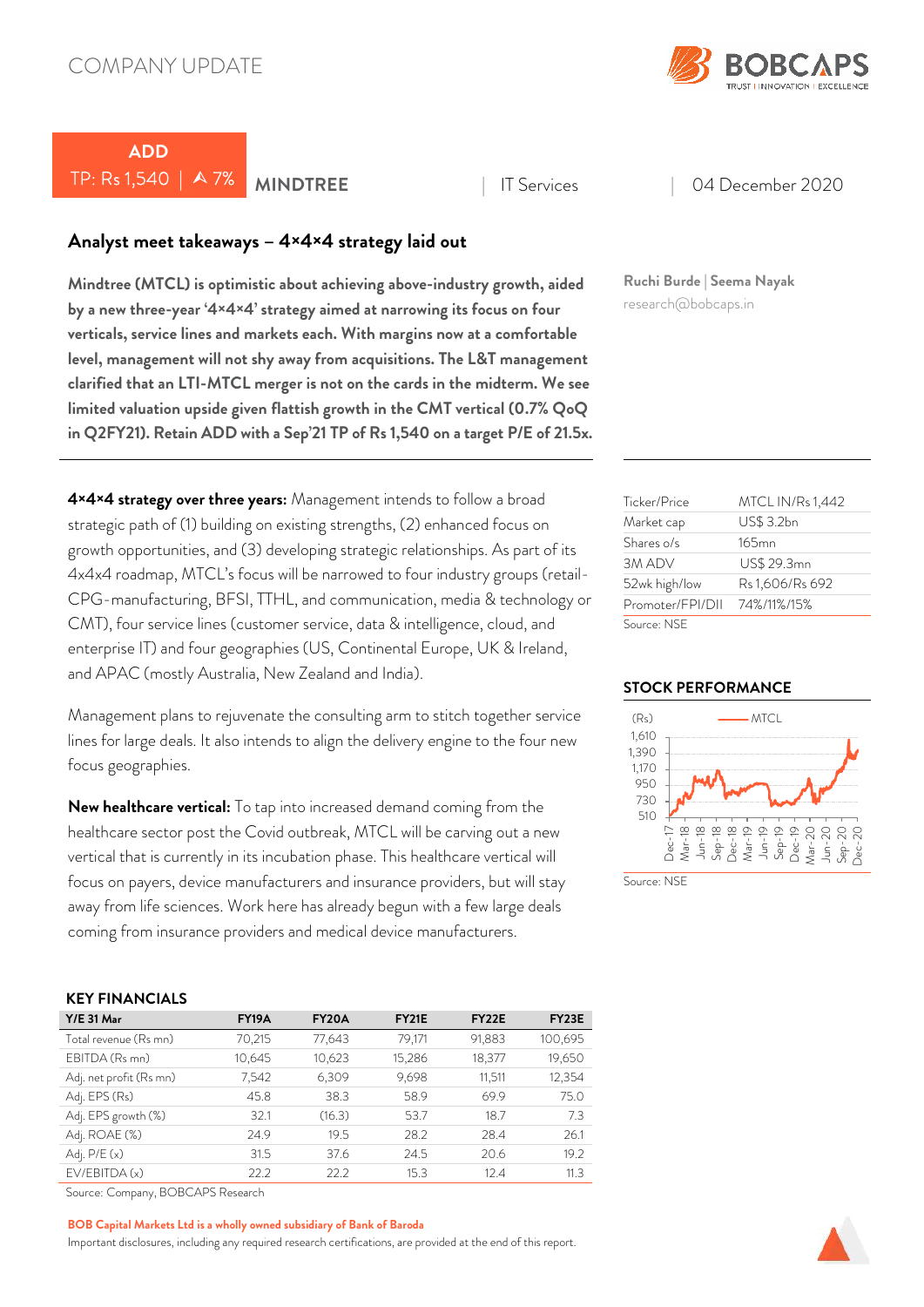

## **Other analyst meet takeaways**

- Client priorities have shifted in the wake of the pandemic to cash conservation, business resilience, digital acceleration and cost realignment. IT services is seeing a shift from a capex to opex model. Vendor consolidation, cloud migration, process automation, remote working evolution, no-shore agile projects, remote project transition, and focus on cybersecurity are some of the key trends.
- MTCL continues to focus on profitable growth through top account mining, enterprise-level digital transformation, multiyear annuity deals, seamless delivery, targeted partnerships, and M&A. Its current pipeline consists of large deals cutting across service lines.
- **T** To increase efficiency, MTCL focuses on using bots for manual and repetitive tasks in the BFSI vertical.
- **More top-level management personnel are being hired from tier-I IT** companies in an effort to bring scalability.
- **Two-third of total employees have shown increased productivity during** remote work.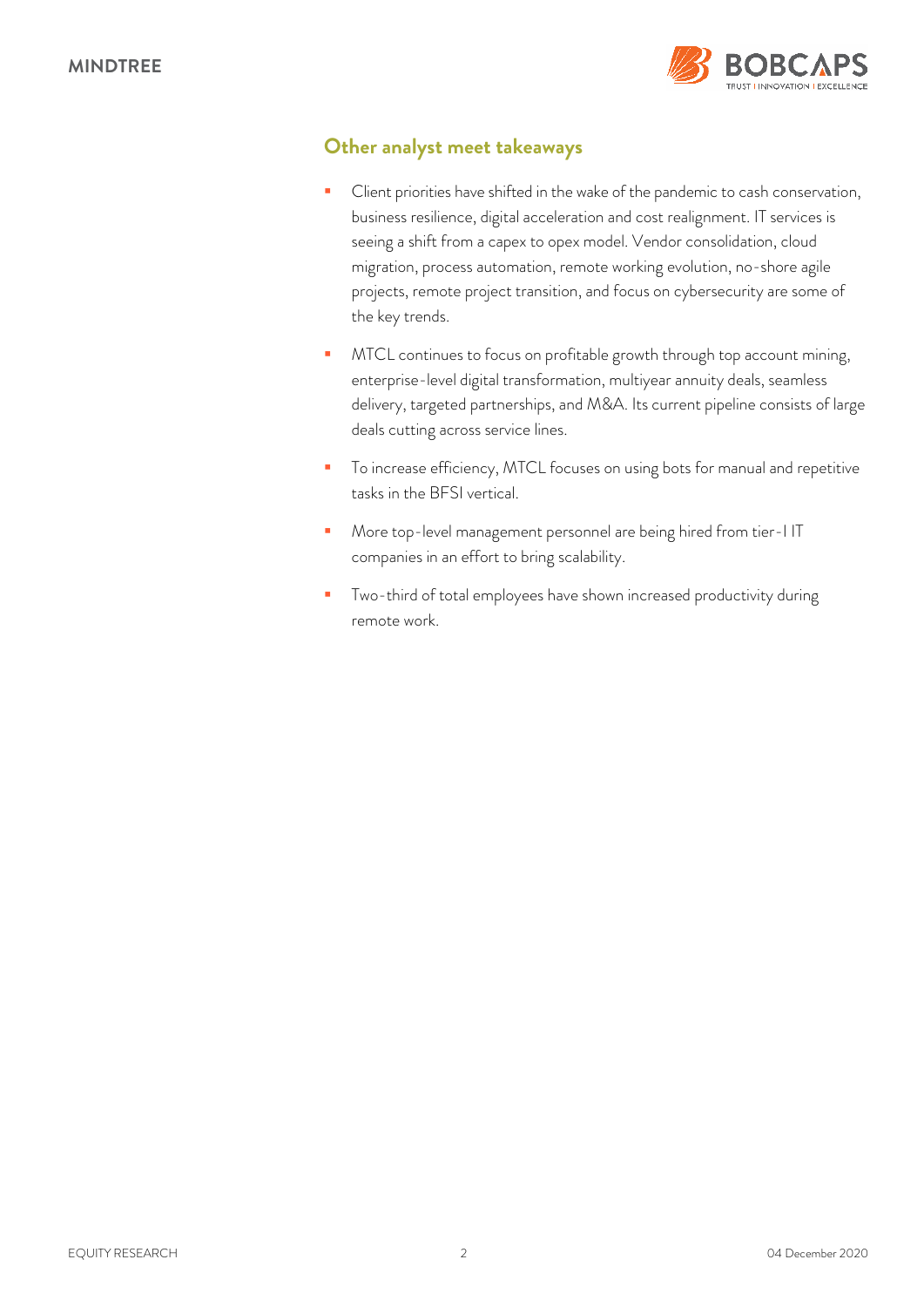

# **Valuation methodology**

Management is confident of its pipeline for the next couple of quarters. After flattish dollar revenue growth of 0.7% QoQ in CMT (~50% of revenues) in Q2FY21, MTCL expects the vertical to regain momentum. However, we see limited possibility for growth outside the top client in the CMT vertical. In our view, demand from the top client will also normalise following the spike in Q1FY21.

We keep our EPS estimates unchanged and maintain our Sep'21 target price of Rs 1,540, set at a target one-year forward P/E of 21.5x. Retain ADD considering limited upside on current rich trading valuations of 27x.



## **FIG 1 – RELATIVE STOCK PERFORMANCE**

Source: NSE

# **Key risks**

Key downside risks to our estimates are:

- revenue contraction from large clients,
- sell-off in mid-caps, and
- operating margin reverting to previous levels.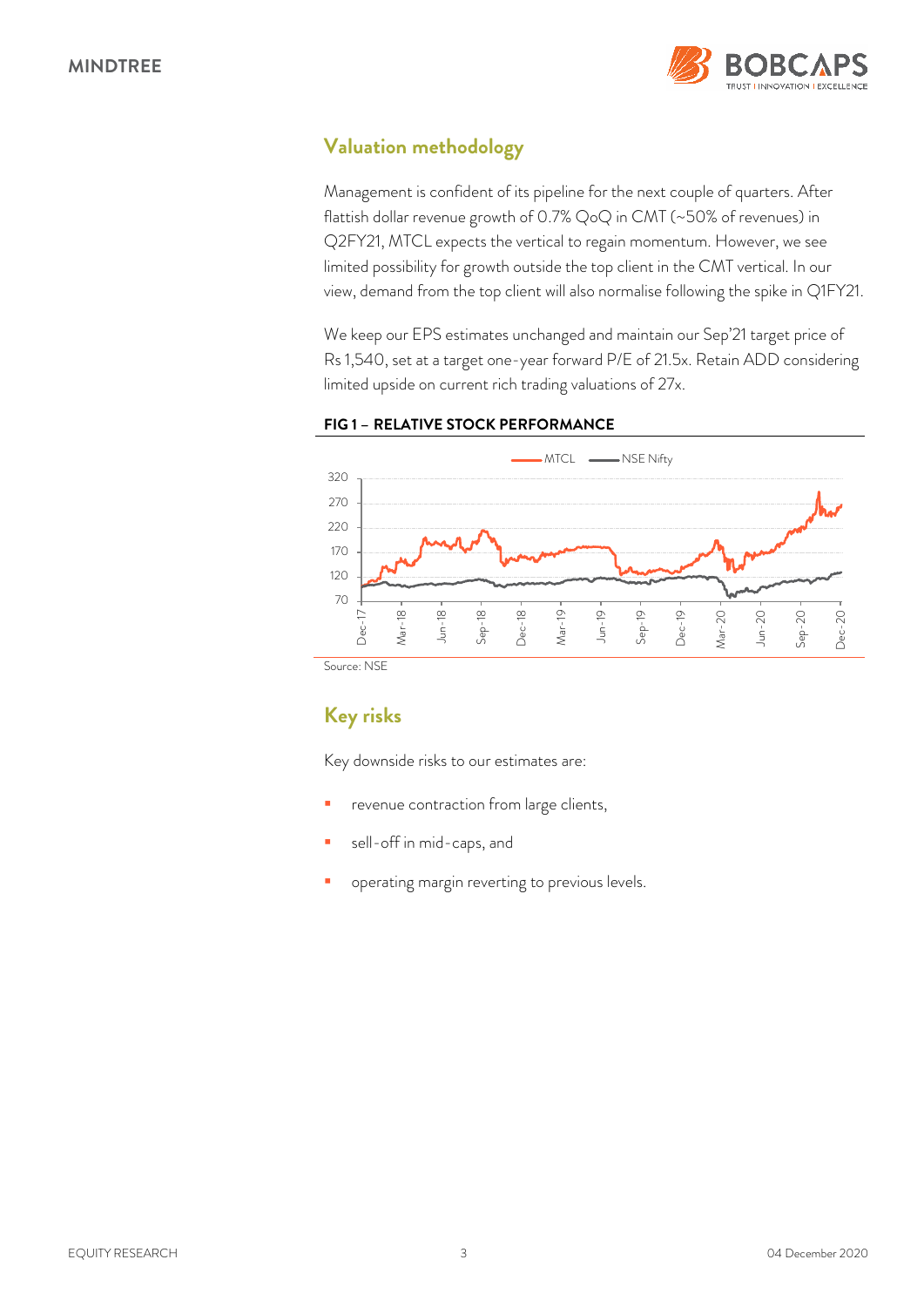

### **FINANCIALS**

### **Income Statement**

| Y/E 31 Mar (Rs mn)             | <b>FY19A</b> | FY20A     | <b>FY21E</b> | FY <sub>22</sub> E | FY23E     |
|--------------------------------|--------------|-----------|--------------|--------------------|-----------|
| Total revenue                  | 70,215       | 77,643    | 79,171       | 91,883             | 100,695   |
| EBITDA                         | 10,645       | 10,623    | 15,286       | 18,377             | 19,650    |
| Depreciation                   | 1,641        | 2,754     | 2,422        | 2,813              | 3,119     |
| EBIT                           | 9,004        | 7,869     | 12,863       | 15,564             | 16,532    |
| Net interest income/(expenses) | (29)         | (529)     | (563)        | (680)              | (720)     |
| Other income/(expenses)        | 894          | 948       | 890          | 885                | 1,228     |
| Exceptional items              | $\bigcap$    | $\Omega$  | $\Omega$     | $\bigcap$          | ∩         |
| <b>FBT</b>                     | 9,869        | 8,288     | 13,191       | 15,768             | 17,040    |
| Income taxes                   | 2,327        | 1,979     | 3,493        | 4,257              | 4,686     |
| Extraordinary items            | $\Omega$     | $\Omega$  | $\Omega$     | $\Omega$           | $\bigcap$ |
| Min. int./Inc. from associates | $\bigcap$    | $\bigcap$ | $\bigcap$    | $\bigcap$          | ∩         |
| Reported net profit            | 7,542        | 6,309     | 9,698        | 11,511             | 12,354    |
| Adjustments                    | $\Omega$     | $\Omega$  | $\Omega$     | $\Omega$           | $\bigcap$ |
| Adjusted net profit            | 7,542        | 6,309     | 9,698        | 11,511             | 12,354    |

## **Balance Sheet**

| Y/E 31 Mar (Rs mn)                    | <b>FY19A</b> | <b>FY20A</b> | <b>FY21E</b> | FY22E    | FY23E      |
|---------------------------------------|--------------|--------------|--------------|----------|------------|
| Accounts payables                     | 0            | 0            | 0            | 0        | 0          |
| Other current liabilities             | 7,330        | 17,690       | 19,522       | 22,656   | 24,829     |
| Provisions                            | 1,399        | 2,304        | 1,735        | 2,014    | 2,207      |
| Debt funds                            | $\circ$      | $\Omega$     | $\circ$      | 0        | $\Omega$   |
| Other liabilities                     | $\circ$      | $\circ$      | $\circ$      | $\circ$  | $\circ$    |
| Equity capital                        | 1,642        | 1,642        | 1,642        | 1,642    | 1,642      |
| Reserves & surplus                    | 31,419       | 29,926       | 35,543       | 42,205   | 49,355     |
| Shareholders' fund                    | 33,061       | 31,568       | 37,185       | 43,847   | 50,997     |
| <b>Total liabilities and equities</b> | 41,790       | 51,562       | 58,442       | 68,517   | 78,033     |
| Cash and cash eq.                     | 2,562        | 5,870        | 11,365       | 19,946   | 28,365     |
| Accounts receivables                  | 13,356       | 14,389       | 16,268       | 17,621   | 19,311     |
| Inventories                           | $\Omega$     | $\Omega$     | $\Omega$     | $\Omega$ | $\bigcirc$ |
| Other current assets                  | 6,634        | 5,107        | 5,423        | 6,293    | 6,897      |
| Investments                           | 8,036        | 7,748        | 7,748        | 7,748    | 7,748      |
| Net fixed assets                      | 9,966        | 13,469       | 12,550       | 11,297   | 9,739      |
| <b>CWIP</b>                           | 297          | 136          | 136          | 136      | 136        |
| Intangible assets                     | 4,732        | 4,732        | 4,732        | 4,732    | 4,732      |
| Deferred tax assets, net              | 388          | 1,835        | 1,835        | 1,835    | 1,835      |
| Other assets                          | 848          | 3,148        | 3,254        | 3,776    | 4,138      |
| <b>Total assets</b>                   | 41,790       | 51,566       | 58,442       | 68,518   | 78,034     |

Source: Company, BOBCAPS Research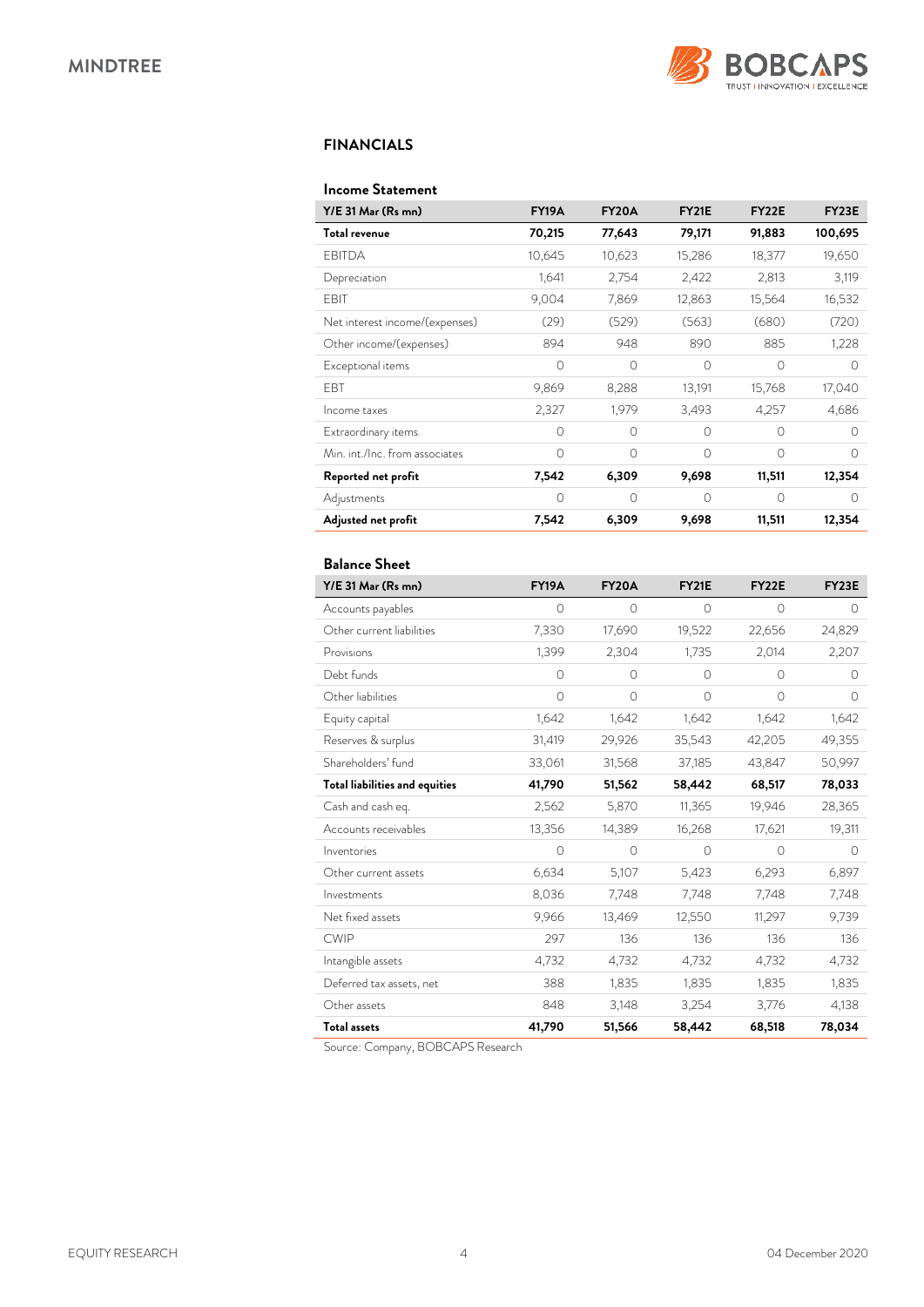

## **Cash Flows**

| Y/E 31 Mar (Rs mn)           | <b>FY19A</b> | <b>FY20A</b> | <b>FY21E</b> | FY <sub>22</sub> E | <b>FY23E</b> |
|------------------------------|--------------|--------------|--------------|--------------------|--------------|
| Net income + Depreciation    | 6,927        | 9,063        | 12,120       | 14,324             | 15,472       |
| Interest expenses            | (117)        | (419)        | (327)        | (205)              | (508)        |
| Non-cash adjustments         | $\circ$      | $\circ$      | 0            | $\circ$            | 0            |
| Changes in working capital   | (2,360)      | 9,459        | (1,037)      | 667                | (290)        |
| Other operating cash flows   | 1,855        | (10, 349)    | 0            | 0                  | 0            |
| Cash flow from operations    | 6,305        | 7,754        | 10,756       | 14,786             | 14,675       |
| Capital expenditures         | (1,708)      | (1,496)      | (1,504)      | (1,560)            | (1,560)      |
| Change in investments        | (301)        | $\bigcap$    | $\bigcap$    | $\bigcap$          | $\bigcap$    |
| Other investing cash flows   | 209          | 419          | 327          | 205                | 508          |
| Cash flow from investing     | (1,800)      | (1,077)      | (1, 176)     | (1, 355)           | (1,052)      |
| Equities issued/Others       | 3            | $\Omega$     | $\Omega$     | 0                  | 0            |
| Debt raised/repaid           | (3,004)      | $\Omega$     | $\Omega$     | $\Omega$           | $\Omega$     |
| Interest expenses            | (37)         | $\Omega$     | $\Omega$     | $\Omega$           | $\Omega$     |
| Dividends paid               | (2,180)      | (3,369)      | (4,085)      | (4,849)            | (5,204)      |
| Other financing cash flows   | $\circ$      | 0            | $\Omega$     | $\Omega$           | $\Omega$     |
| Cash flow from financing     | (5,218)      | (3,369)      | (4,085)      | (4, 849)           | (5,204)      |
| Changes in cash and cash eq. | (713)        | 3,308        | 5,494        | 8,582              | 8,419        |
| Closing cash and cash eq.    | 2,562        | 5,870        | 11,365       | 19,946             | 28,365       |

## **Per Share**

| $Y/E$ 31 Mar $(Rs)$  | <b>FY19A</b> | <b>FY20A</b> | <b>FY21E</b> | FY <sub>2</sub> 2E | FY <sub>23</sub> E |
|----------------------|--------------|--------------|--------------|--------------------|--------------------|
| Reported EPS         | 45.8         | 38.3         | 58.9         | 699                | 75.0               |
| Adjusted EPS         | 45.8         | 383          | 589          | 69.9               | 75.O               |
| Dividend per share   | 33.0         | 17 O         | 206          | 24.5               | 26.3               |
| Book value per share | 200.8        | 1917         | 225.8        | 266.3              | 309.7              |

## **Valuations Ratios**

| $Y/E$ 31 Mar $(x)$ | <b>FY19A</b> | <b>FY20A</b> | <b>FY21E</b> | FY <sub>22</sub> E | FY <sub>23</sub> E |
|--------------------|--------------|--------------|--------------|--------------------|--------------------|
| FV/Sales           | 3.4          | 3.0          | 29           | 25                 | 22                 |
| <b>FV/FBITDA</b>   | 222          | 22.2         | 15.3         | 124                | 11.3               |
| Adjusted P/E       | 31.5         | 376          | 24.5         | 20.6               | 19.2               |
| P/RV               | フフ           | 75           | 64           | 54                 | 47                 |

## **DuPont Analysis**

| Y/E 31 Mar (%)                  | <b>FY19A</b> | <b>FY20A</b>    | <b>FY21E</b> | FY <sub>22</sub> E | FY <sub>23</sub> E |
|---------------------------------|--------------|-----------------|--------------|--------------------|--------------------|
| Tax burden (Net profit/PBT)     | 76.4         | 76.1            | 73.5         | 73.0               | 72.5               |
| Interest burden (PBT/EBIT)      | 109.6        | 105.3           | 102.5        | 101.3              | 103.1              |
| EBIT margin (EBIT/Revenue)      | 12.8         | 10.1            | 16.2         | 16.9               | 16.4               |
| Asset turnover (Revenue/Avg TA) | 177.4        | 166.3           | 143.9        | 144.7              | 137.4              |
| Leverage (Avg TA/Avg Equity)    | 1.3          | 1.4             | 1.6          | 1.6                | 1.5                |
| Adjusted ROAE                   | 24.9         | 19 <sub>5</sub> | 28.2         | 28.4               | 26.1               |

Source: Company, BOBCAPS Research | Note: TA = Total Assets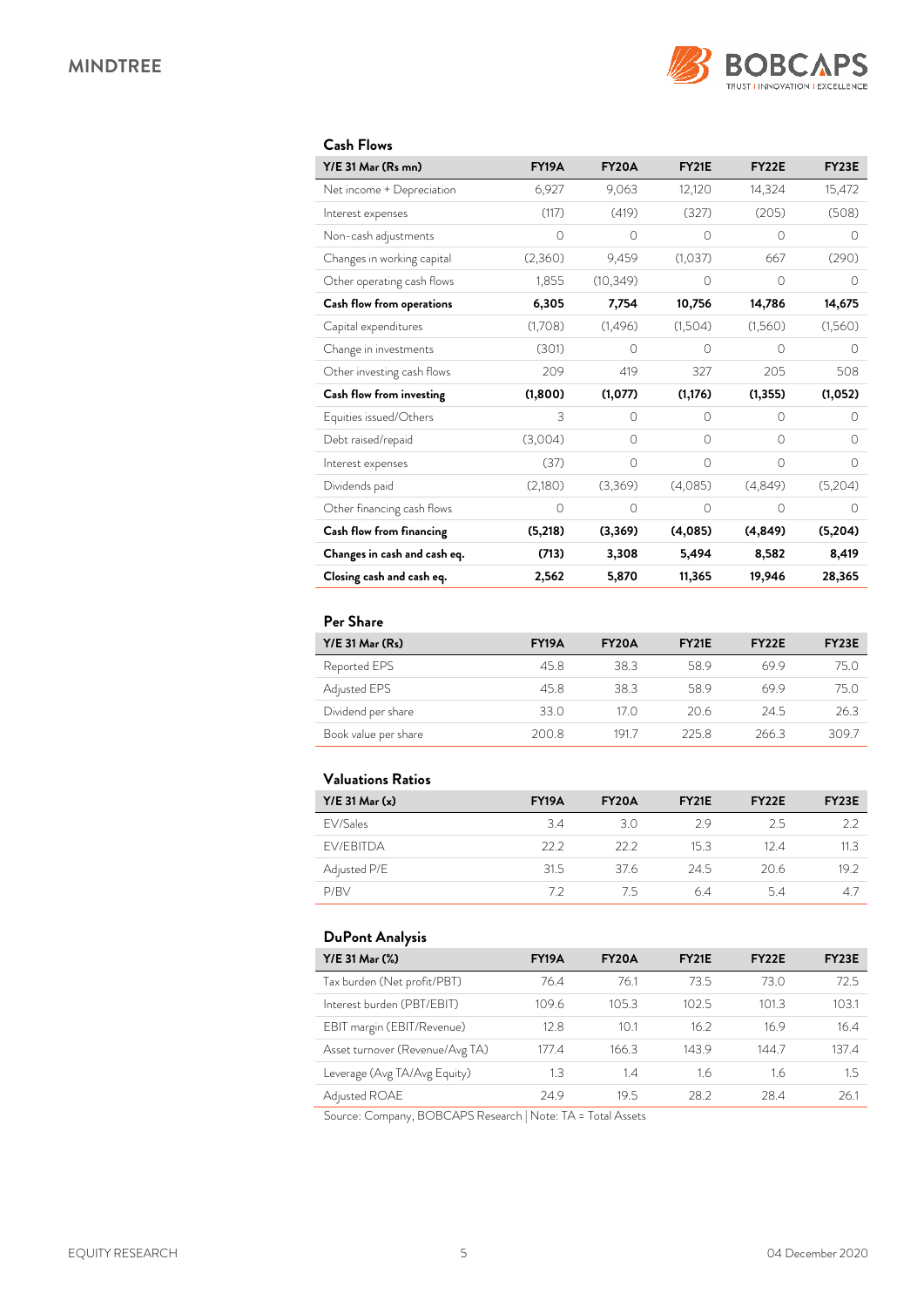

| <b>Ratio Analysis</b>             |              |              |              |           |              |
|-----------------------------------|--------------|--------------|--------------|-----------|--------------|
| <b>Y/E 31 Mar</b>                 | <b>FY19A</b> | <b>FY20A</b> | <b>FY21E</b> | FY22E     | <b>FY23E</b> |
| YoY growth (%)                    |              |              |              |           |              |
| Revenue                           | 28.5         | 10.6         | 2.0          | 16.1      | 9.6          |
| <b>EBITDA</b>                     | 43.8         | (0.2)        | 43.9         | 20.2      | 6.9          |
| Adjusted EPS                      | 32.1         | (16.3)       | 53.7         | 18.7      | 7.3          |
| Profitability & Return ratios (%) |              |              |              |           |              |
| EBITDA margin                     | 15.2         | 13.7         | 19.3         | 20.0      | 19.5         |
| EBIT margin                       | 12.8         | 10.1         | 16.2         | 16.9      | 16.4         |
| Adjusted profit margin            | 10.7         | 8.1          | 12.2         | 12.5      | 12.3         |
| Adjusted ROAE                     | 24.9         | 19.5         | 28.2         | 28.4      | 26.1         |
| <b>ROCE</b>                       | 31.2         | 27.9         | 49.8         | 62.4      | 70.9         |
| Working capital days (days)       |              |              |              |           |              |
| Receivables                       | 61           | 65           | 71           | 67        | 67           |
| Inventory                         | $\Omega$     | $\Omega$     | $\bigcirc$   | $\Omega$  | $\bigcirc$   |
| Payables                          | 40           | 68           | 106          | 105       | 107          |
| Ratios (x)                        |              |              |              |           |              |
| Gross asset turnover              | 7.2          | 6.6          | 6.1          | 7.7       | 9.6          |
| Current ratio                     | 2.7          | 1.4          | 1.7          | 1.9       | 2.2          |
| Net interest coverage ratio       | <b>NA</b>    | <b>NA</b>    | <b>NA</b>    | <b>NA</b> | <b>NA</b>    |
| Adjusted debt/equity              | (0.1)        | (0.2)        | (0.3)        | (0.5)     | (0.6)        |

Source: Company, BOBCAPS Research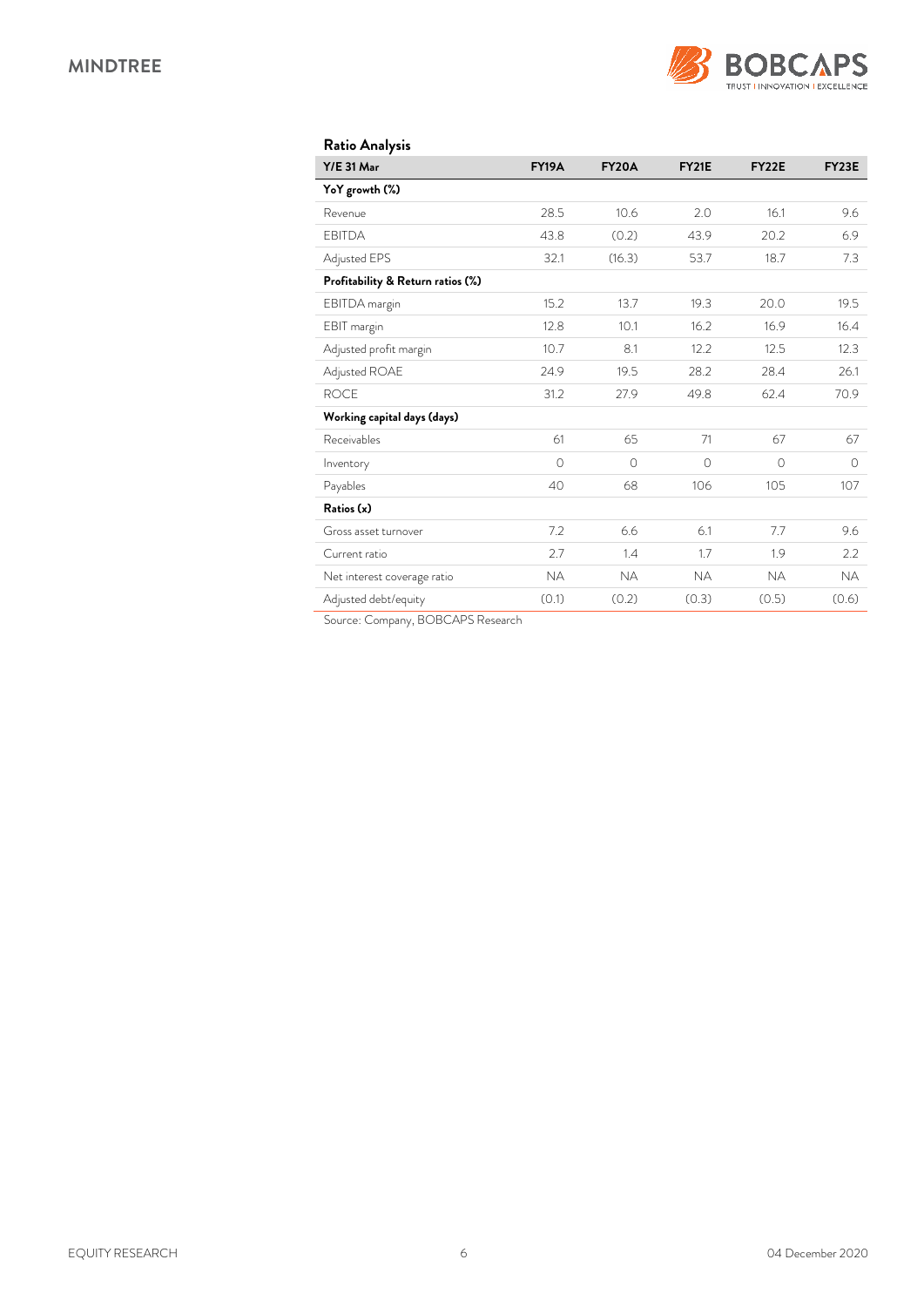

# **Disclaimer**

### **Recommendations and Absolute returns (%) over 12 months**

**BUY –** Expected return >+15%

**ADD –** Expected return from >+5% to +15%

**REDUCE –** Expected return from -5% to +5%

**SELL –** Expected return <-5%

**Note:** Recommendation structure changed with effect from 1 January 2018 (Hold rating discontinued and replaced by Add / Reduce)



### **RATINGS AND TARGET PRICE (3-YEAR HISTORY): MINDTREE (MTCL IN)**

B – Buy, A – Add, R – Reduce, S – Sell

### **Rating distribution**

As of 30 November 2020, out of 87 rated stocks in the BOB Capital Markets Limited (BOBCAPS) coverage universe, 44 have BUY ratings, 15 have ADD ratings, 5 are rated REDUCE and 23 are rated SELL. None of these companies have been investment banking clients in the last 12 months.

### **Analyst certification**

The research analyst(s) authoring this report hereby certifies that (1) all of the views expressed in this research report accurately reflect his/her personal views about the subject company or companies and its or their securities, and (2) no part of his/her compensation was, is, or will be, directly or indirectly, related to the specific recommendation(s) or view(s) in this report. Analysts are not registered as research analysts by FINRA and are not associated persons of BOBCAPS.

### **General disclaimers**

BOBCAPS is engaged in the business of Institutional Stock Broking and Investment Banking. BOBCAPS is a member of the National Stock Exchange of India Limited and BSE Limited and is also a SEBI-registered Category I Merchant Banker. BOBCAPS is a wholly owned subsidiary of Bank of Baroda which has its various subsidiaries engaged in the businesses of stock broking, lending, asset management, life insurance, health insurance and wealth management, among others.

BOBCAPS's activities have neither been suspended nor has it defaulted with any stock exchange authority with whom it has been registered in the last five years. BOBCAPS has not been debarred from doing business by any stock exchange or SEBI or any other authority. No disciplinary action has been taken by any regulatory authority against BOBCAPS affecting its equity research analysis activities.

BOBCAPS has obtained registration as a Research Entity under SEBI (Research Analysts) Regulations, 2014, having registration No.: INH000000040 valid till 03 February 2025. BOBCAPS is also a SEBI-registered intermediary for the broking business having SEBI Single Registration Certificate No.: INZ000159332 dated 20 November 2017.

BOBCAPS prohibits its analysts, persons reporting to analysts, and members of their households from maintaining a financial interest in the securities or derivatives of any companies that the analysts cover. Additionally, BOBCAPS prohibits its analysts and persons reporting to analysts from serving as an officer, director, or advisory board member of any companies that the analysts cover.

Our salespeople, traders, and other professionals may provide oral or written market commentary or trading strategies to our clients that reflect opinions contrary to the opinions expressed herein, and our proprietary trading and investing businesses may make investment decisions that are inconsistent with the recommendations